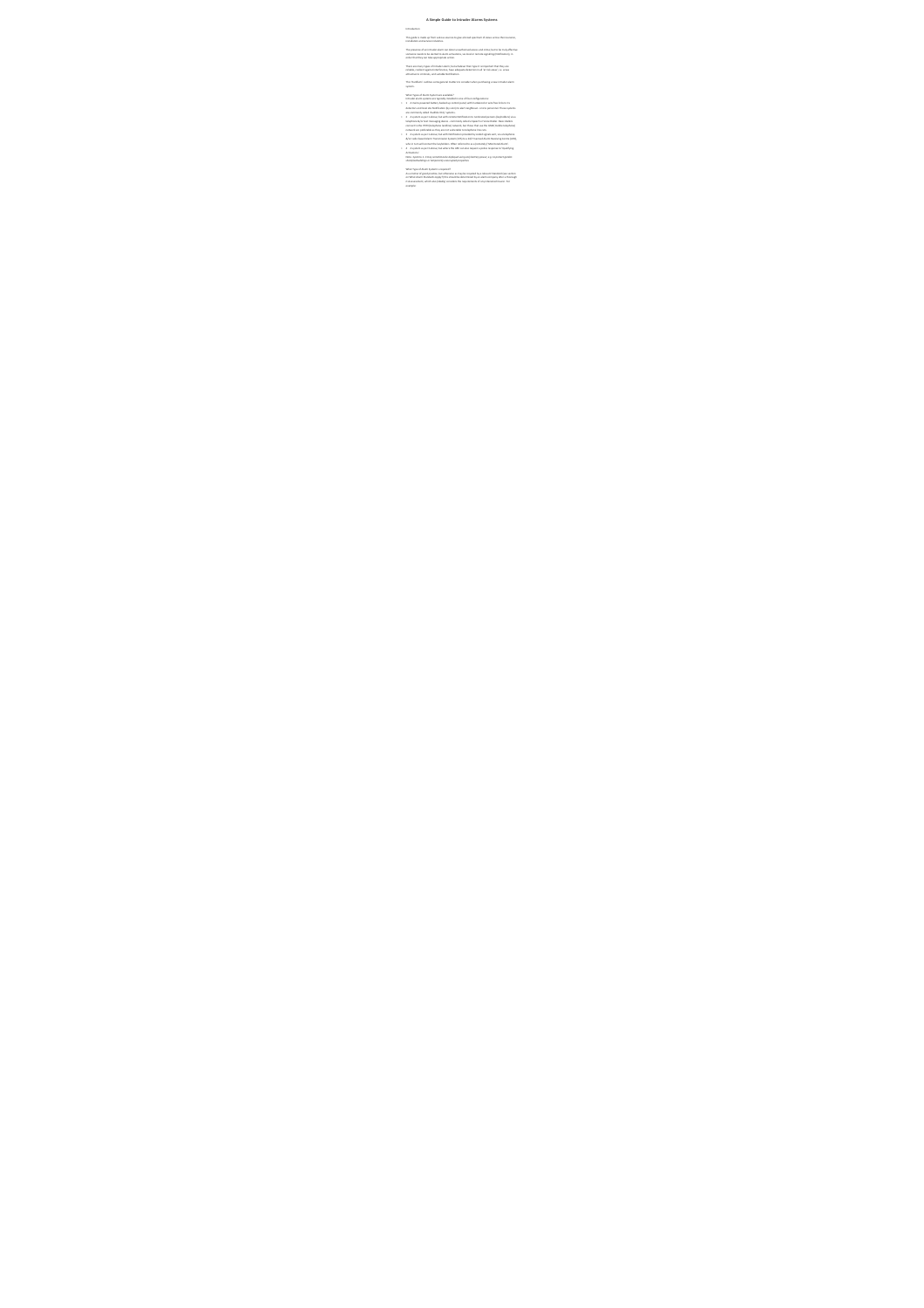$\label{eq:R1} The number of the data is a set of the data is a set of the data is a set of the data is a set of the data is a set of the data is a set of the data is a set of the data is a set of the data is a set of the data is a set of the data is a set of the data is a set of the data is a set of the data is a set of the data is a set of the data is a set of the data is a set of the data is a set of the data is a set of the data is a set of the data is a set of the data is a set of the data is a set of the data is a set of the data is a set of the data is a set of the data is a set of the data is a set of the data is a set of the data is a set of the data is a set of the data is a set of the data is a set of the data is a set of the data is a set$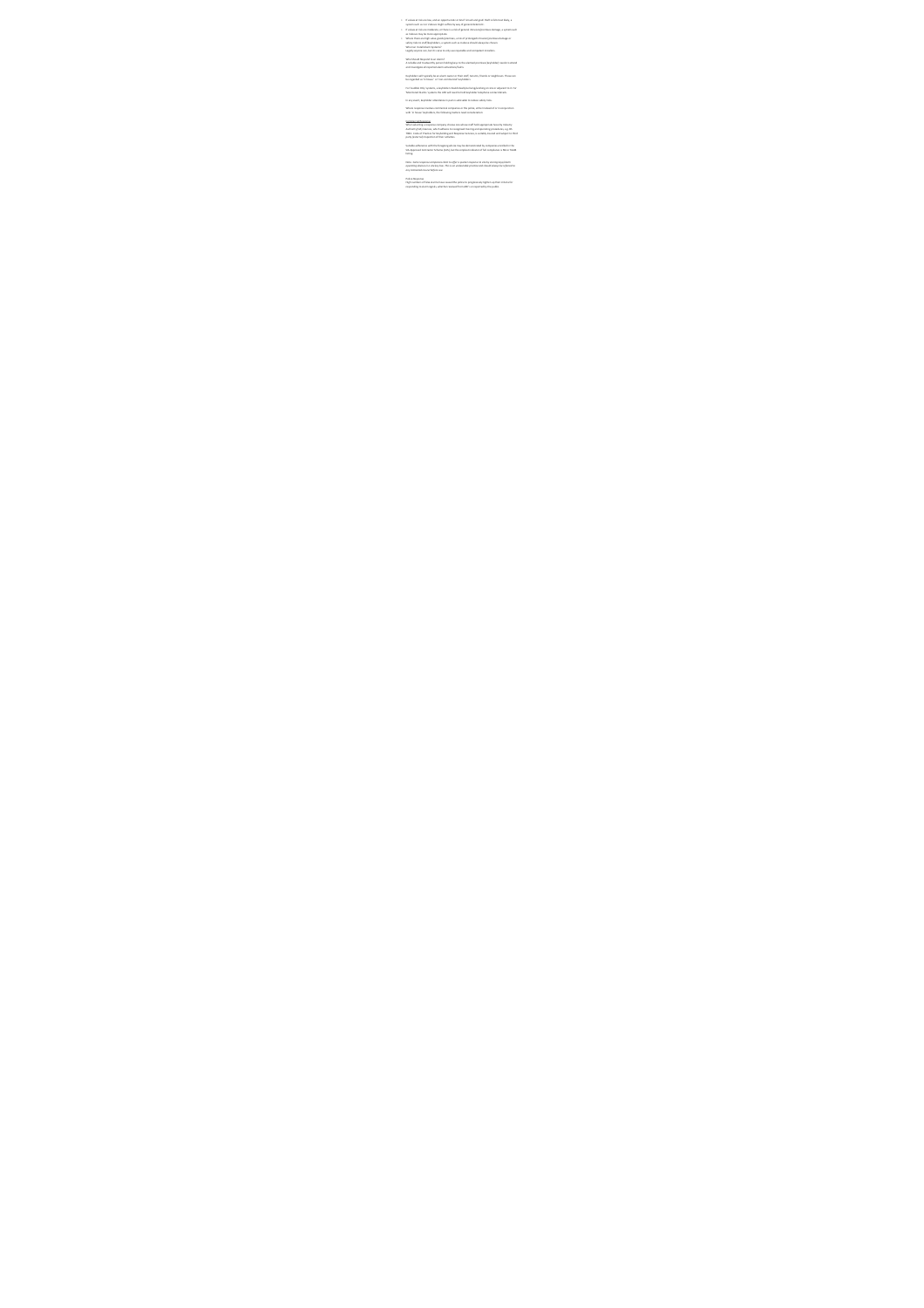$\label{eq:2} The general solution is a function of the solution is a function of the solution is a function of the solution is a function of the solution is a function of the solution is a function of the solution is a function of the solution is a function of the solution is a function of the solution is a function of the solution is a function of the solution is a function of the solution is a function of the solution is a function of the solution is a function of the solution is a function of the solution is a function of the solution is a function of the solution is a function of the solution is a function of the solution is a function of the solution is a function of the solution is a function of the solution is a function of the solution is a function of the solution is a function of the solution is a function of the solution is a function of the solution is a function of the solution is a function of the solution is a function of the solution is a function of the solution is a function of the solution is a function of the solution is a function of the solution$